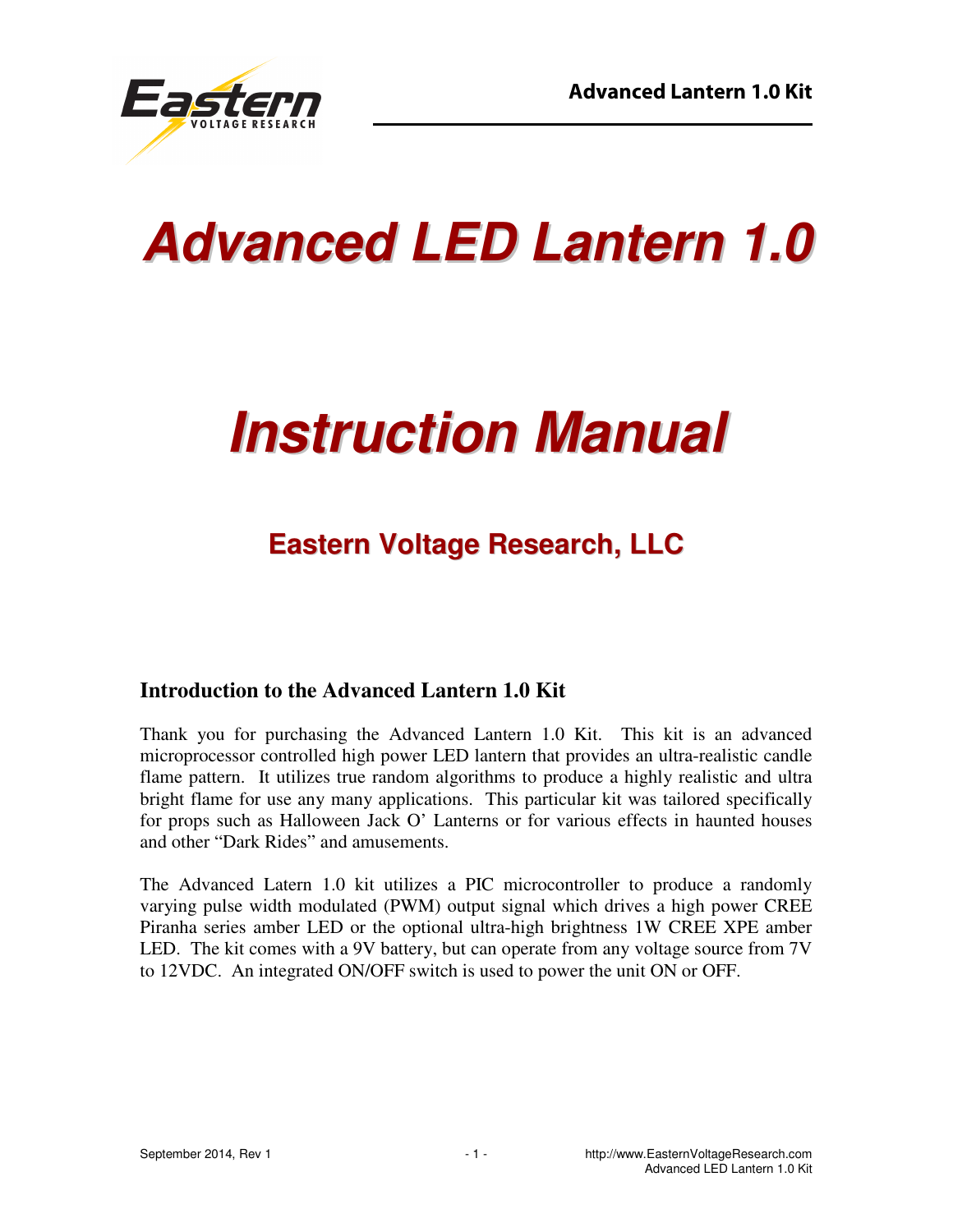



Notice to Beginners: If you are a first time kit builder, you may find this instruction manual easier to understand than expected. Each component in this kit has an individual check box, while a detailed description of each component is provided as well. If you follow each step in the instruction manual in order, and practice good soldering and kit building skills, the kit is next to fail-safe.



#### **Please read this manual in its entirety before building, testing, or operating your kit!**



#### **Circuit Description**

The Advanced Lantern 1.0 utilizes a PIC12F675 microcontroller, U2, which produces a randomized output pulse width modulation (PWM) signal which is used to drive a high current MOSFET transistor, Q1, to power a CREE Piranha series LED, D1 or the optional high power 1W CREE XPE LED. The output PWM signal of the PIC12F675 drives the gate of MOSFET transistor, Q1, which when turned ON, allows current to conduct through either LED, D1 or D2, and causes it to illuminate. U1 is a 5V linear voltage regulator which provides a regulated 5VDC for the PIC12F683 microcontroller.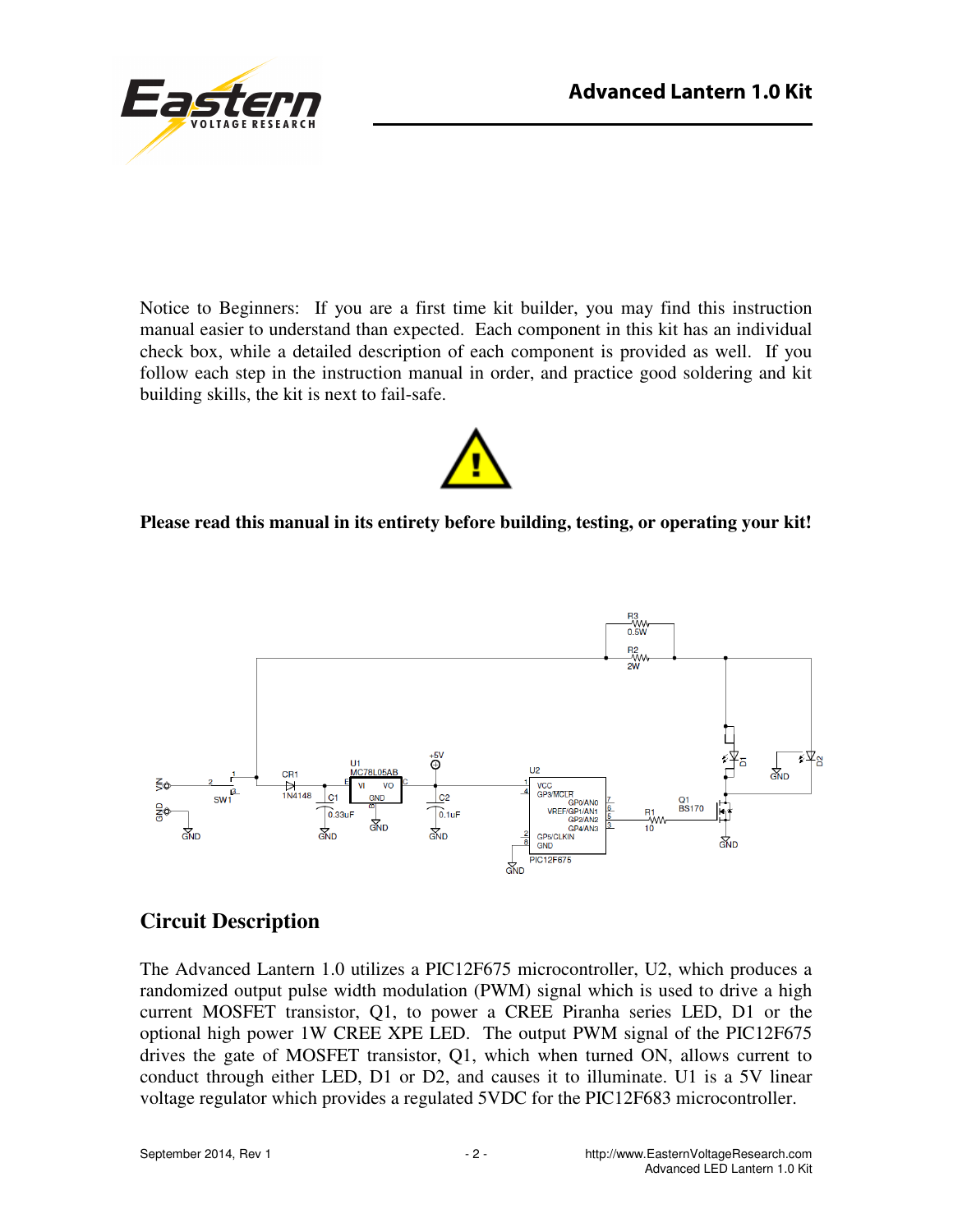

A slide switch allows the user to turn the unit ON or OFF.

## **Kit Building Tips**

A good soldering technique is key! Let your soldering iron tip gently heat both the wires and pads simultaneously. Apply solder to the wire and the pad when the pad is hot enough to melt the solder. The finished joint should appear like a small shiny drop of water on paper, somewhat soaked in. If the pads have not heated up sufficiently, melted solder (heated only by the soldering iron itself) will form a cold solder joint and will not conduct properly. These cold joints appear as dull beads of solder, and can be easily fixed by applying additional heat to the pad and wire. All components, unless otherwise noted, should be mounted on the top side of the board. This is the side with the silkscreen printing.

When installing components, the component is placed flat to the board and the leads are bent on the backside of the board to prevent the part from falling out before soldering. The part is then soldered securely to the board, and the remaining lead length is clipped off. It is also extremely important to place the components as close to the board as possible. This is necessary for proper operation over the wide frequency range of the various kits we provide. Also be sure that component lead lengths are always as short as possible. This will avoid adding any stray capacitances or inductances that can be detrimental to circuit operation.

An alternative approach (which is actually the one I use) is to install the component into the board and then apply a piece of masking tape on the topside to the hold the component in place temporarily. The leads on the backside of the board are then trimmed leaving about 0.10" lead protruding through the backside of the board, and then soldered from the backside. You can then remove the masking tape, and finally apply a small amount of solder on the top to complete the joint on both sides. This is shown in the figure below.

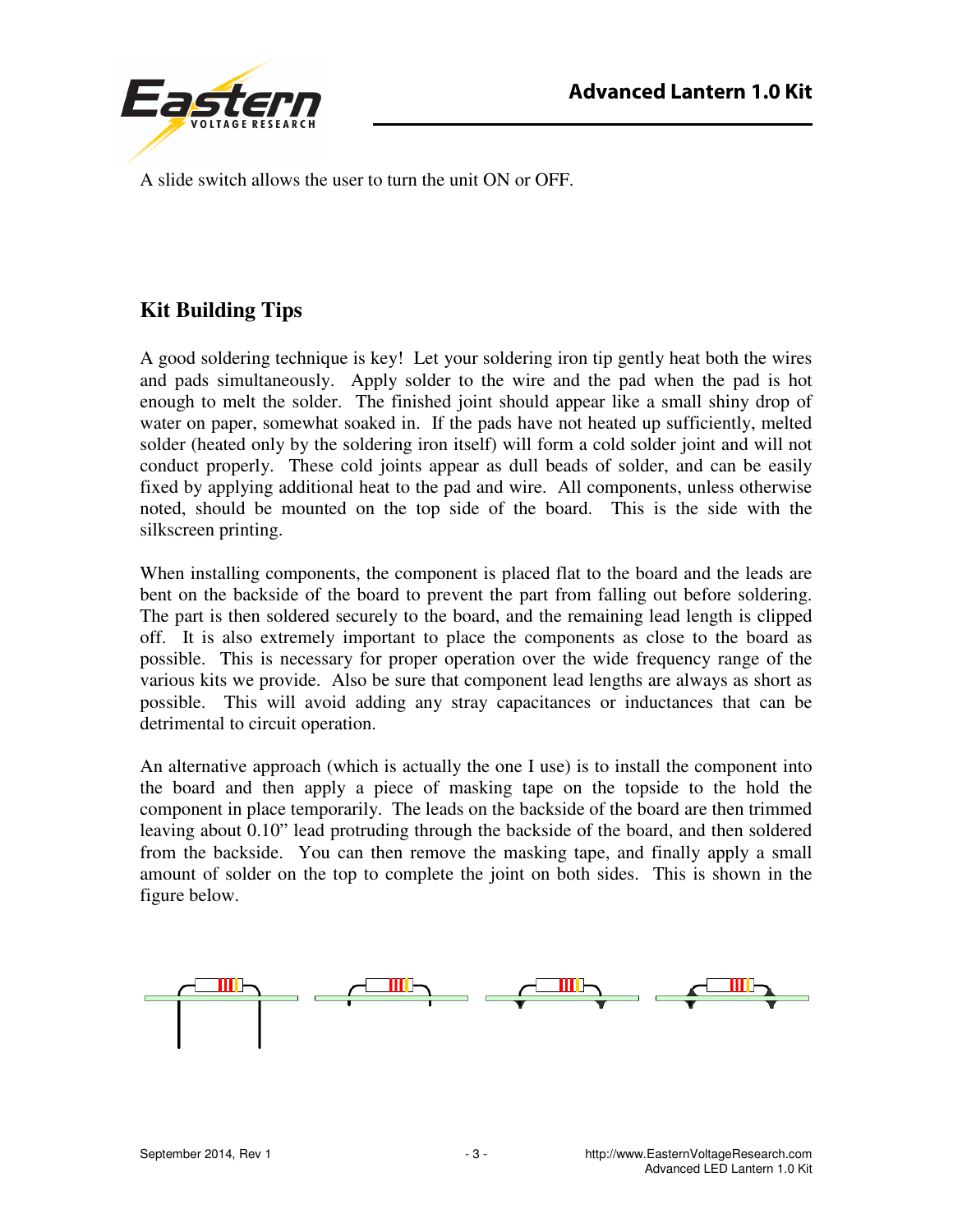

#### **Surface Mount (SMT) Component Soldering Instructions**

One of the first things you'll notice with your electronics kit is that many of the included components are surface mount components. These components do not have conventional leads, as is the case with thru-hole components, and instead solder directly to pads located either on the top or bottom of the PCB board.

One of the first things to remember when soldering surface mount (SMT) components to the board is that patience is a must! The first step when soldering a SMT component to the board, after properly identifying both the component and the location where it will be installed on the PCB board, is to slightly "tin" one of the pads on the PCB board that will connect to the component. This is accomplished by simply applying a very small amount of solder directly to the pad with the soldering iron as shown below.



The next step is to pick up and hold the component in place on its tinned pad using tweezers. While holding the component in place with tweezers, briefly re-heat the solder with the soldering iron so that it flows onto the component solder tab and forms a nicely shaped solder fillet. For the remaining solder tabs on the same component, briefly heat up the component tab using the soldering iron and apply a small amount of solder directly to the pad, again creating a nicely shaped solder fillet. It is important to note that when reheating the solder, the soldering iron tip should contact the solder tab of the body of the component and not the solder directly. This will allow the solder to flow as efficiently as possible and form a proper solder fillet.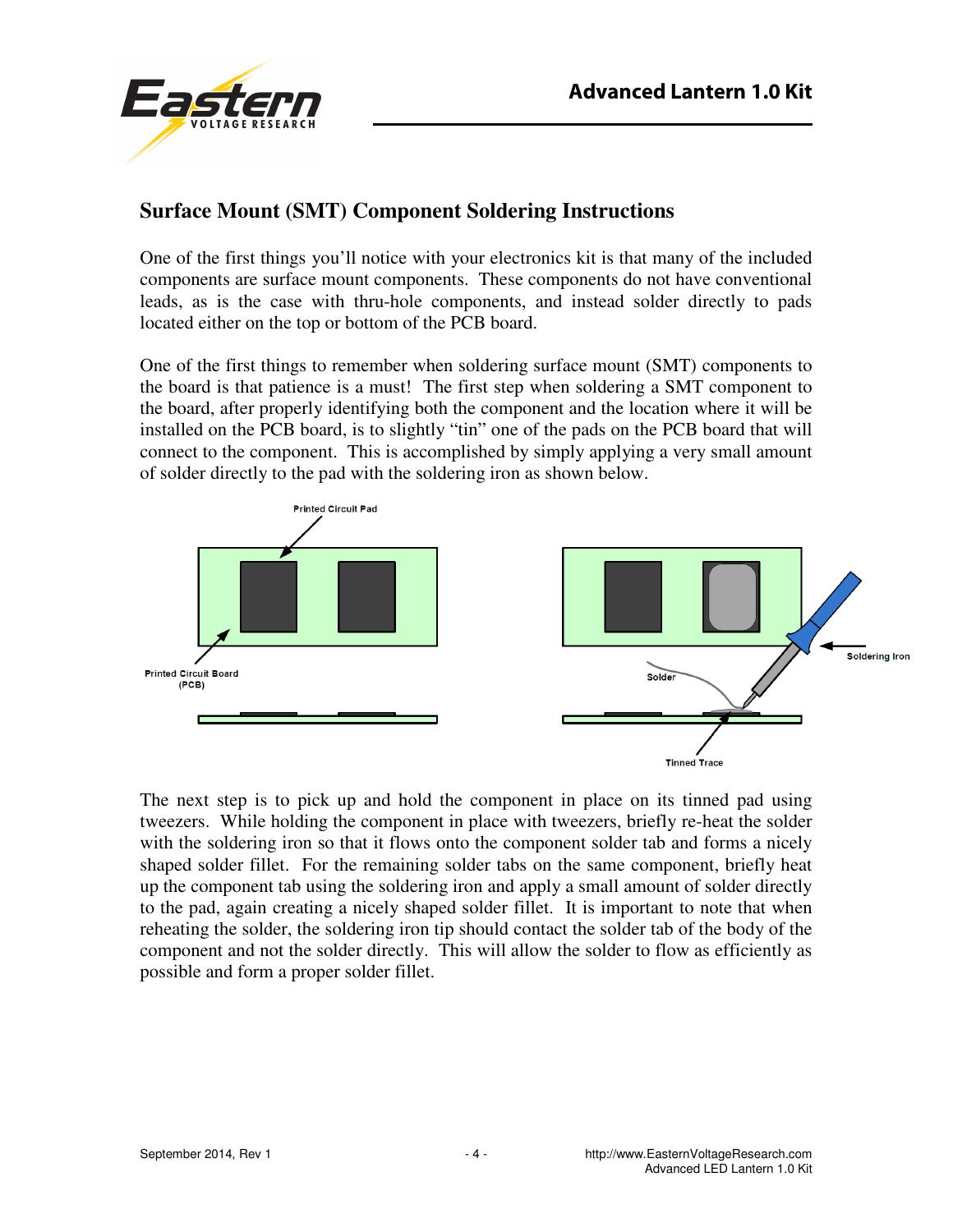

At first, surface mount soldering may seem a bit difficult, but its actually much easier than thru-hole soldering once you get the hang of it. Good luck and take your time!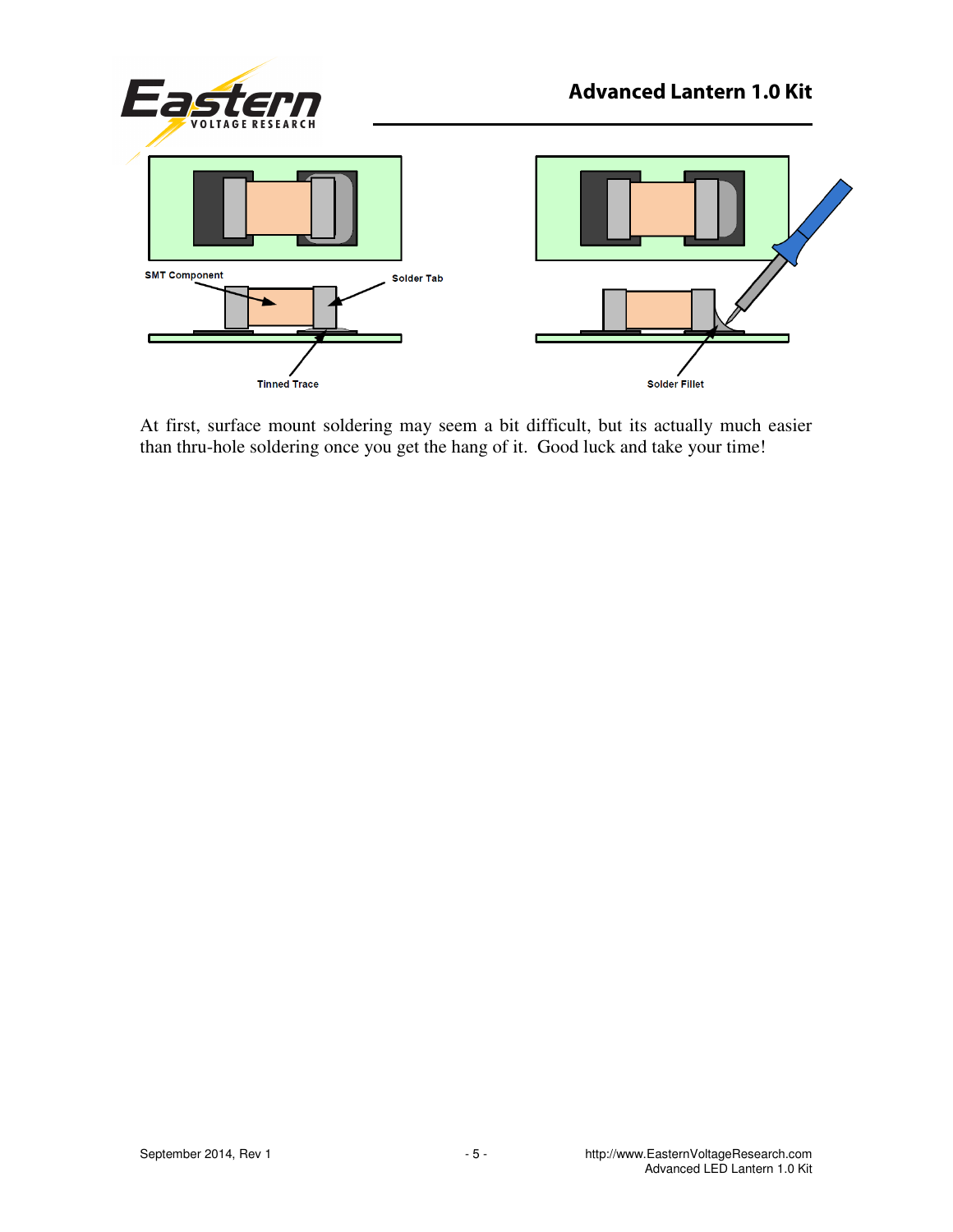

### **Advanced Flame 1.0 Kit Parts List**

#### **RESISTORS**

- $\Box$  10 ohm Resistor (brown-black-black), R1
- 1 68 ohm Resistor, 2W (blue-grey-black), R2 (supplied with HP kit)
- $\Box$  1 100 ohm Resistor, 1/2W (brown-black-brown), R3 (supplied with LP kit)

#### **CAPACITORS**

- 1 0.33uF Capacitor, C1
- **1** 0.1uF Capacitor, C<sub>2</sub>

#### **DIODES**

| $\Box$ | 1N4148 Diode, CR1 |
|--------|-------------------|
|--------|-------------------|

- $\Box$  1 LED, 4-DIP, D1 (supplied with LP kit)<br> $\Box$  1 LED SMT High Power CREE D2 (su
- 1 LED, SMT, High Power CREE, D2 (supplied with HP kit)

#### **SEMICONDUCTORS**

| ⊓ |  | MC78L05AB Voltage Regulator, U1 |  |
|---|--|---------------------------------|--|
|---|--|---------------------------------|--|

- $\Box$  1 PIC12F675 Microcontroller, U2<br> $\Box$  1 BS170 MOSFET. 01
- 1 BS170 MOSFET, Q1

#### **MISCELLANEOUS**

- $\Box$  1 Switch, SW1
- □ 1 9V Battery Connector<br>□ 1 DIP Socket, 8-Pin
- 1 DIP Socket, 8-Pin
- **1** Printed Circuit Board (PCB), Lantern 1.0

#### **REQUIRED, NOT SUPPLIED**

1 9V Battery or 9-12V DC Power Supply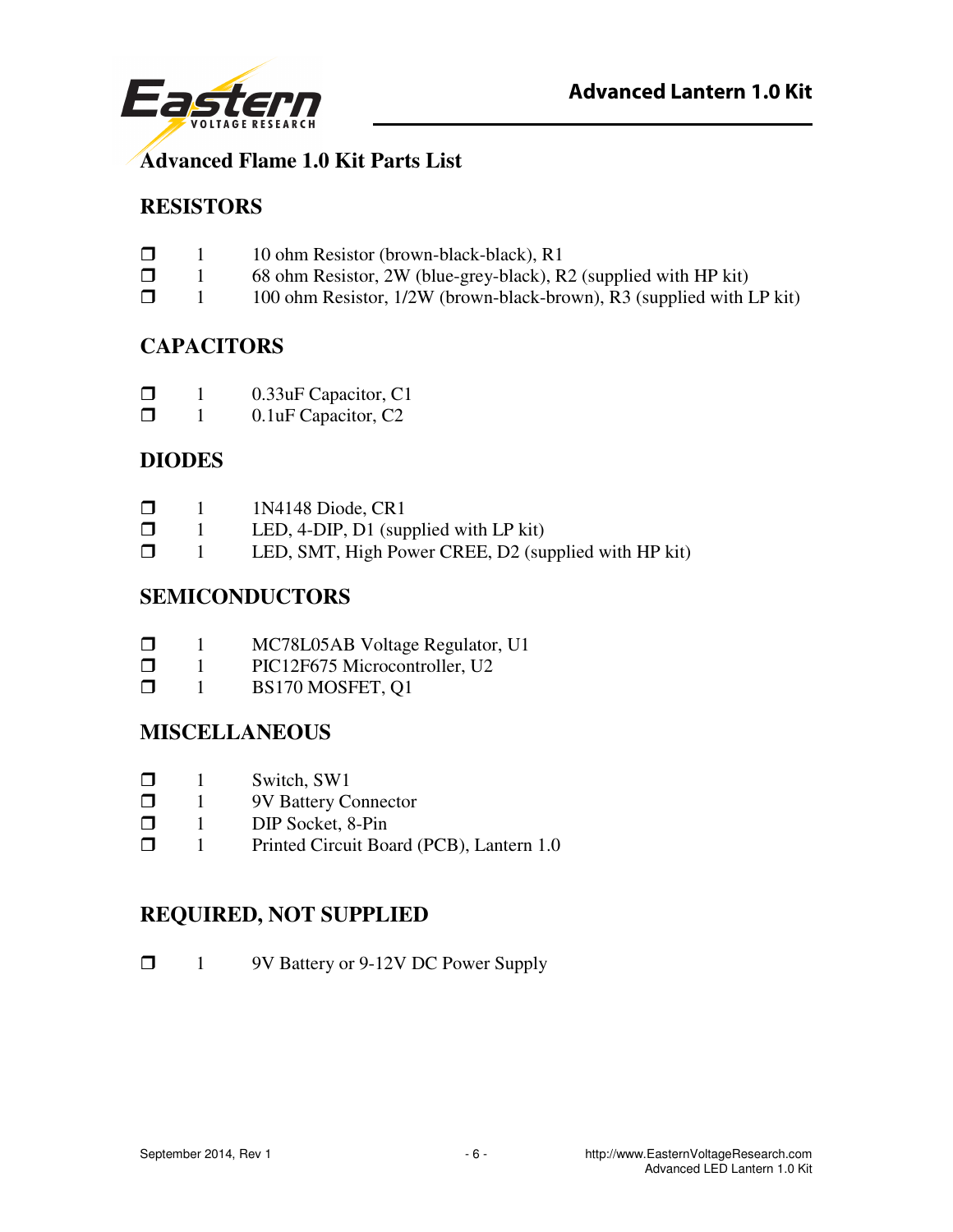



## **Advanced Lantern 1.0 - Component Layout Diagram**

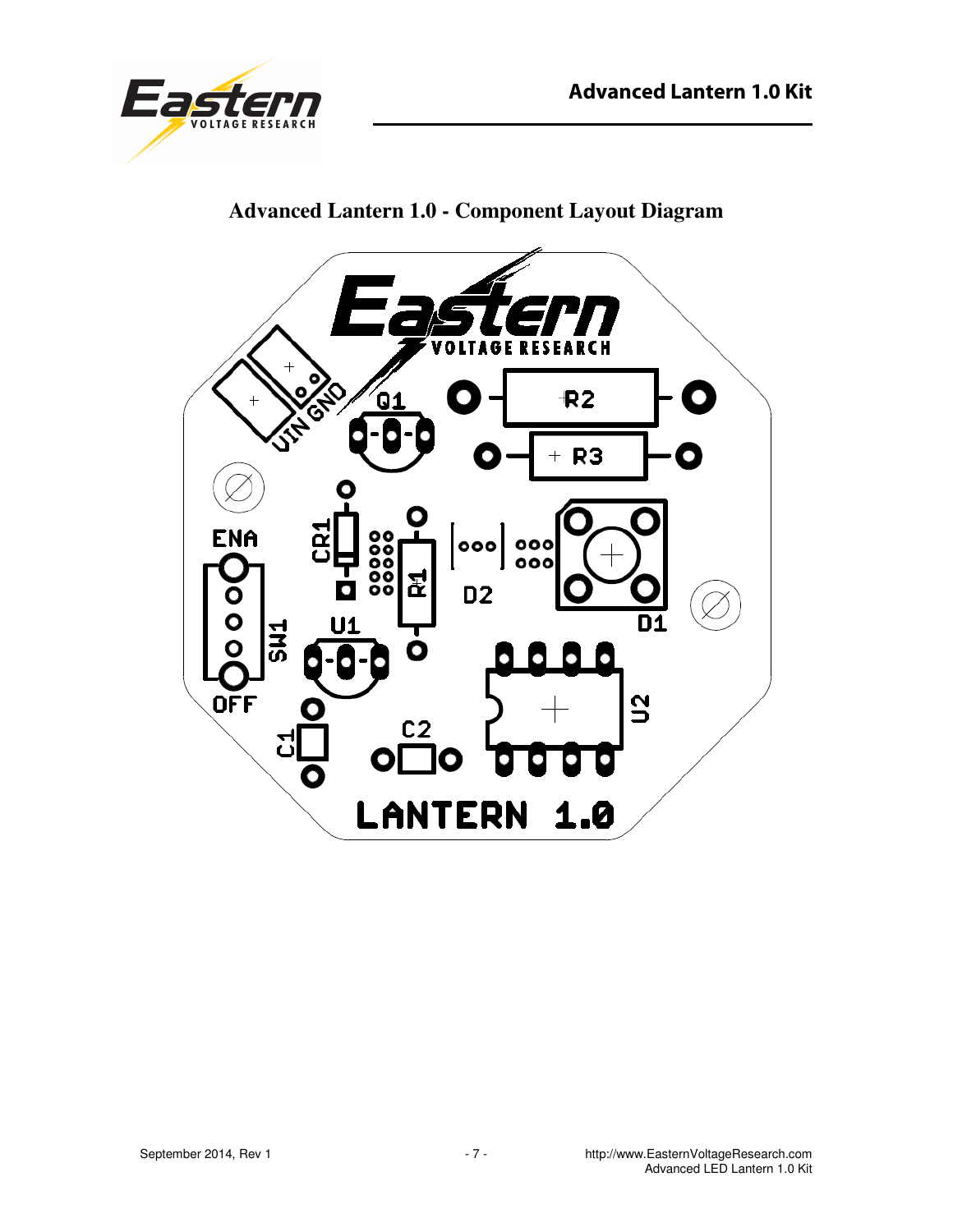

## **KIT Building Instructions**

Now we will begin building the kit. There are just a few more important things to know before we install the first components.

For each component, the word "install" always means the following:

- 1. Pick the correct value to start with.
- 2. Insert the component into the correct printed circuit board (PCB) location.
- 3. Orient the component correctly especially when there is a right and a wrong way to solder it in. (i.e. Electrolytic capacitors, diodes, ICs, transistors, etc...)
- 4. Solder all connections unless directed otherwise. Ensure enough heat is used to allow solder to flow for clean, shiny, and completed connections.

Also, please be sure to take us seriously when we say that good soldering is the key to the proper operation of your circuit!

- Use a 25W soldering pencil with a clean, sharp tip. DO NOT USE a high power soldering gun such as those trigger activated units.
- Use only rosin core solder intended for electronics use
- Ensure your work area is clean, and has plenty of bright lighting
- Build your kit in stages, taking breaks to check your work. Be sure to clean the board periodically with a brush or compressed air to remove any excess wire cuttings, etc…

Okay, so lets begin!



**DO NOT INSTALL more than one LED in this kit! Only use either the D1 or D2 LED.**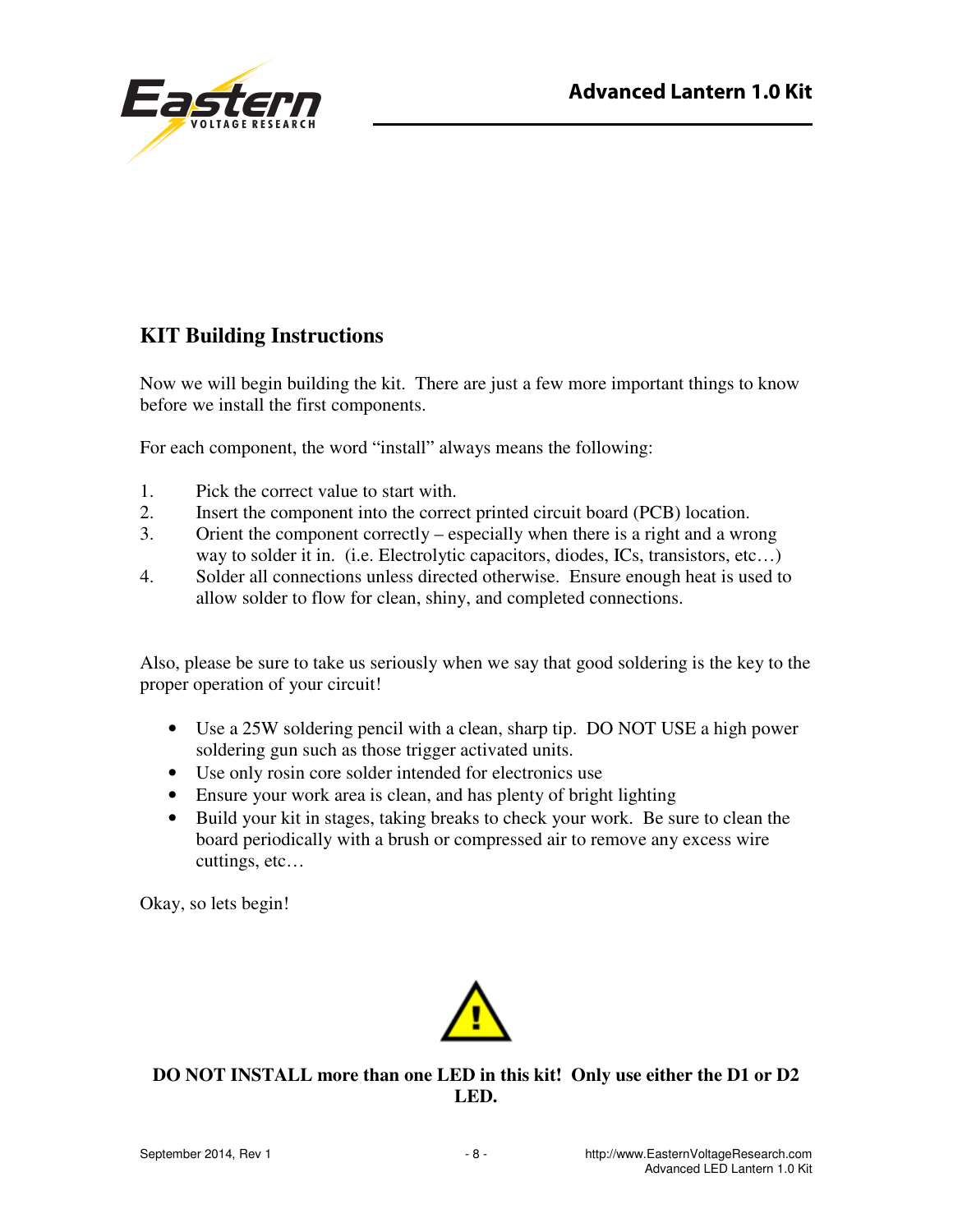

1. Install D1, High Power SMT CREE LED. **(HP KIT ONLY)**

 Using the diagram below, install the LED with the "+" mark facing the top of the board as shown below. The easiest way to solder these components is to first apply a generous amount of flux over both of the surface mount pads of the component. Next use tweezers to place the component on the pad, and touch the soldering iron to a small bit of solder. Touch the soldering iron to one pad and the solder show flow to the component and surface mount pad. Next, touch the soldering iron to the other pad (not component) and touch a little bit of solder on the pad and it should flow on the component. Be sure not to overheat the LED or you will damage it!



**Note 1: IMPORTANT. The diagram above is incorrect. The green squares should be on the LEFT side of the component, not the right as shown above.**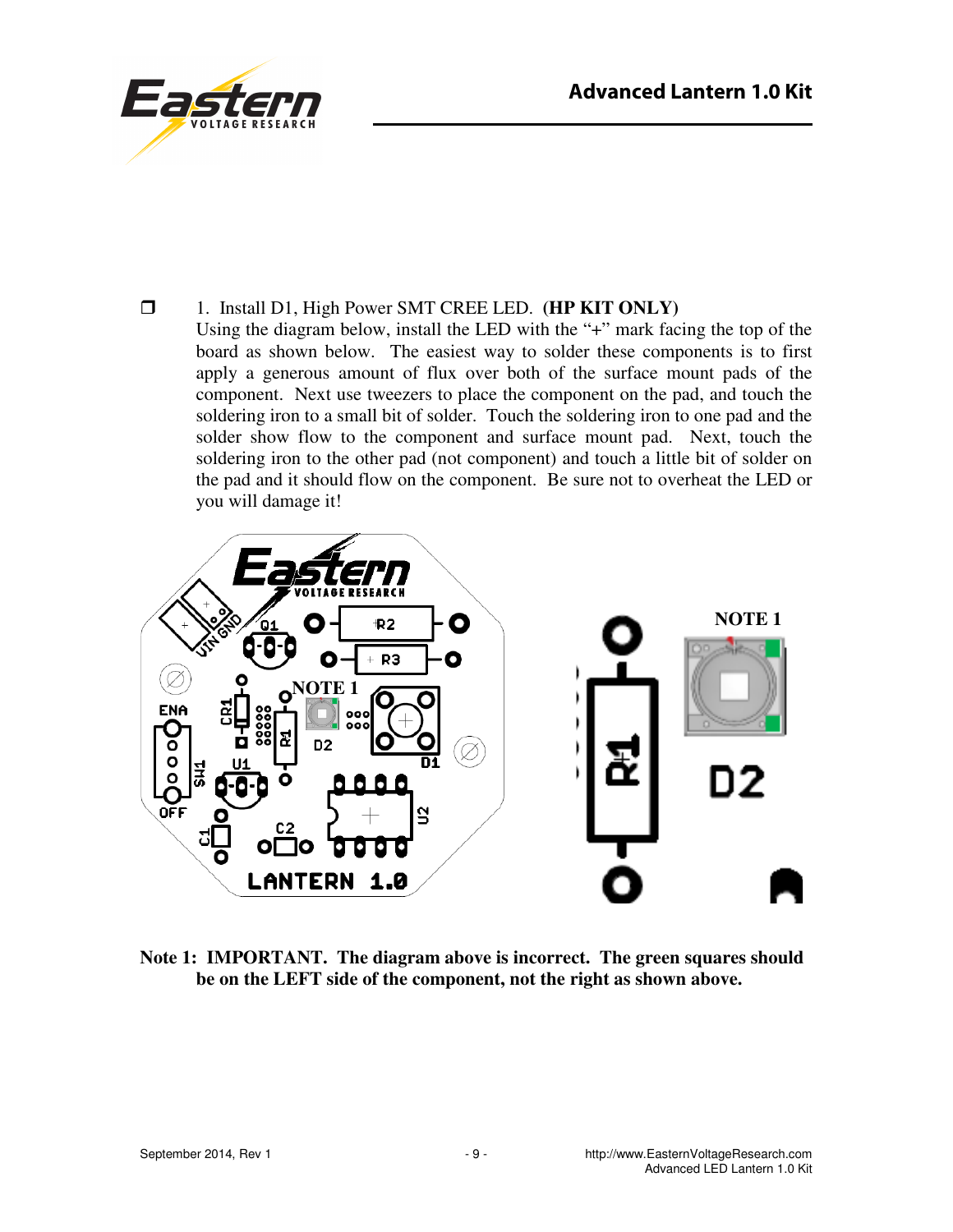

- $\Box$  2. Install R1, 10 ohm resistor (brown-black-black)
- 3A. Install R2, 68 ohm, 2W resistor (blue-gray-black) **(HP KIT ONLY)**
- 3B. Install R3, 100 ohm 1/2W resistor (brown-black-brown) **(LP KIT ONLY)**
- 4. Install CR1, 1N4148 diode. The cathode band on the diode must match that shown on the silkscreen.
- 5. Install C1, 0.33uF capacitor(marking BC334 or 334 or similar)
- 6. Install C2, 0.1uF capacitor (marking BC104 or 104 or similar)
- 7. Install U1, MC78L05AB voltage regulator (marked MC78L05AB) This IC needs to be orientated properly. Please insert U1 into the board with the flat edge of the IC orientated according to the silkscreen layout drawing.
- 8. Install an 8-pin DIP socket into the U2 location. Note that one end of the DIP socket is marked by a notch; this end MUST be oriented as shown on the PCB layout. **DO NOT INSTALL PIC12F683 Microcontroller at this time!**
- 9. Install Q1, BS170 MOSFET transistor (marked BS170) This transistor needs to be orientated properly. Please insert U1 into the board with the flat edge of the transistor orientated according to the silkscreen layout drawing.
- 10. Install D2, LED. The cathode end of the package is designated with a notch. Ensure that the notch lines up with the notch according to the silkscreen on the layout drawing. **(LP KIT ONLY)**
- $\Box$  11. Install switch, SW1.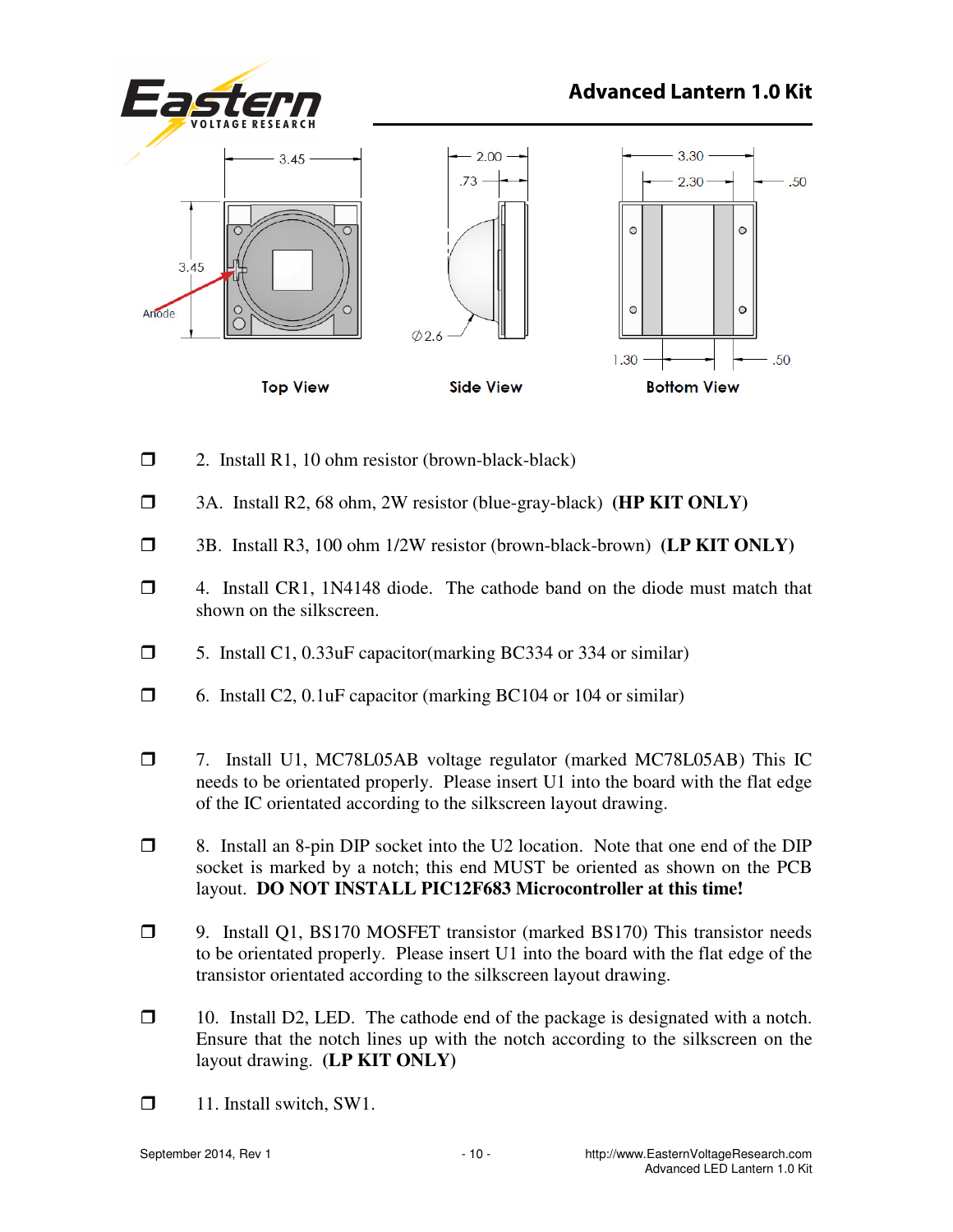

 12. Install the 9V battery connector to the PCB board. The red wire connects to the terminal pad labeled VIN on the PCB while the black wire connects to the terminal pad labeled GND. Be sure to pass the wires through the hole in the board first prior to soldering the connector to the pads. This hole will provide strain relief for the battery wires and help prevent them from ripping off the board during handling.

Congratulations! You have just completed your Advanced Lantern 1.0 kit. Please take a few moments to look over the board and ensure that all the components are installed properly with the correct orientation. Since some of the parts may be unfamiliar to you, you may want to be extra sure that they have been inserted correctly. After you are sure that everything seems to be properly installed, move on to the set-up and testing section.

#### **Set-up and Testing**



**DO NOT INSTALL more than one LED in this kit! Only use either the D1 or D2 LED.** 



#### **Be sure not to stare into the LED. The LEDs are extremely bright and may cause permanent damage to the eye during prolonged exposure.**

Okay, so lets begin!

- $\Box$  1. Install a 9V battery into the battery connector, or connect a 7-12VDC power supply to the proper terminals ensuring proper polarity is observed.
- $\Box$  2. Using a multimeter, verify that there is 5VDC at pin 1, of U2. This will ensure that the onboard 5V regulator, U1, is connected and working properly. If the voltage is not 5V, you will need to determine why U1 is not working before continuing on. Be sure the switch, SW1, is in the "ON" position.